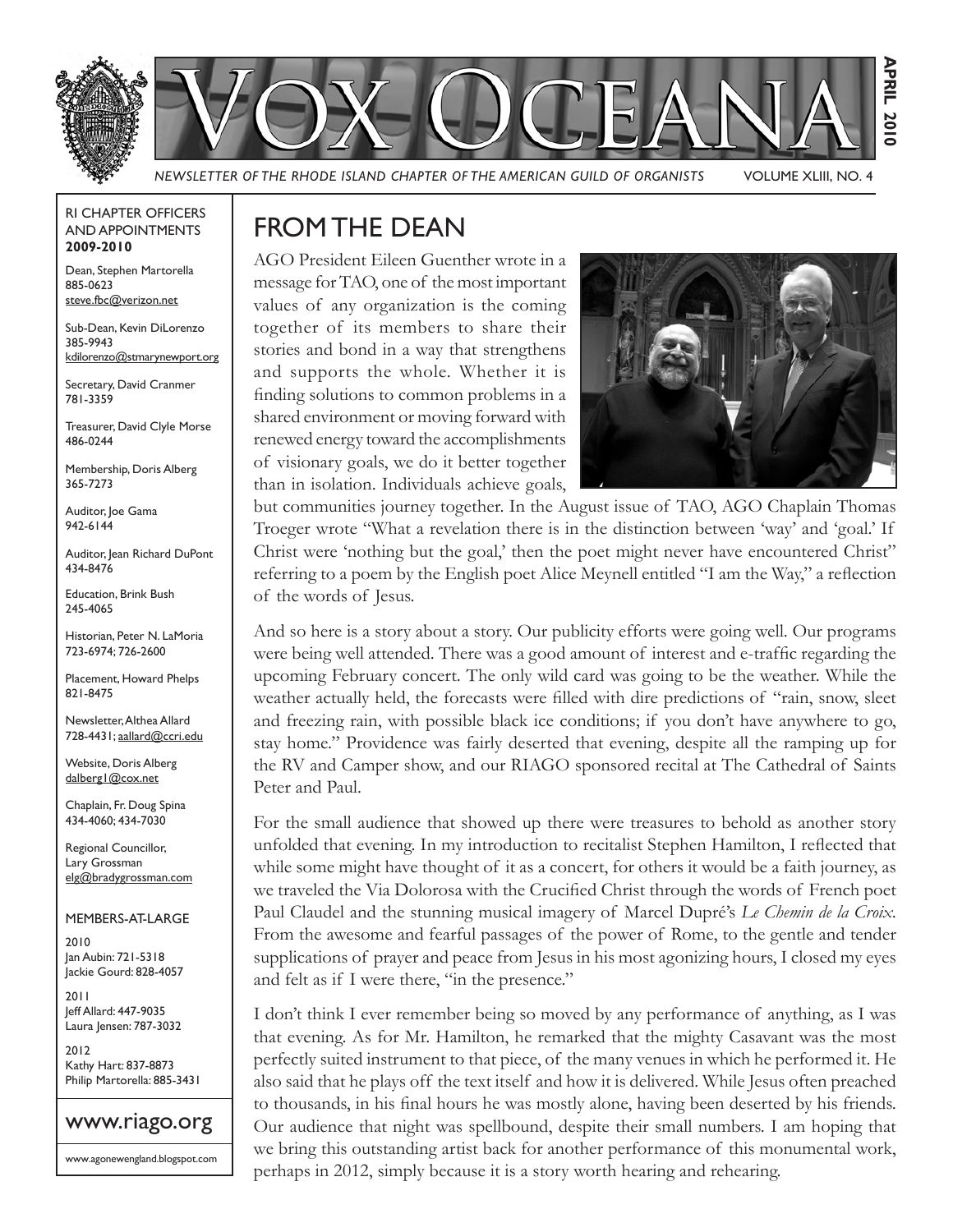### EVENTS

**Saturday, April 10, 2:00 pm:** Newport Baroque presents its third annual Royal Tea boasting a menu of freshly-made tea sandwiches, assorted scones served with lemon curd, assorted tea breads, truffles, petit fours, champagne or kir royale. Live music of the baroque features recorder virtuoso **Héloïse Degrugillier** and harpsichordist **Paul Cienniwa**. Proceeds benefit Newport Baroque. Hotel Viking, One Bellevue Avenue, Newport. New price for 2010: \$40, all inclusive.

**Sunday, April 11, 3:00 pm:** The Flickers Chamber Music Ensemble presents "Dream With Me," featuring works of Bernstein, Foss, Poulenc, Quilter, Schubert, Schumann, and selections from Mozart's "Don Giovanni" performed by **Elizabeth Gondek**, soprano; **Eric Bronner**, tenor; **Nancy Nicholson**, piano; **Daniel Harp**, cello at Bell Street Chapel, 5 Bell Street, Providence. \$20 general admission. Senior/student discounts. Tickets at the door or 401-861-4445. Advance tickets: www.film-festival.org/DreamWithMe. php. (Monies raised will support high school and college students to study film and media arts through FLICKERS: Rhode Island International Film Festival.)

**Saturday, April 17, 8:00 pm:** The Brown University Chorus, under the direction of **Frederick Jodry**, performs "Narcissus" by James Woodman, spirituals arranged by Moses Hogan and Kirby Shaw, and works of Wachner and Thompson at Sayles Hall. Free admission.

**Sunday, April 18, 3:00 pm:** Newman Congregational Church Choir's **Spring Choral Concert –** *Celebrating the 200 Year Anniversary of our Meeting House through American Choral Music*. Featuring works by Billings, Buck, Parker, Copland and Barber. **Geoffrey Greene**, music director, **Alisa Cassola**, soprano, **Barbara Youmans**, alto, **Neil Letendre**, tenor, **Paul Hutchins**, bass. \$10 suggested donation to benefit the music program. Delectable dessert reception follows. Newman Congregational Church, 100 Newman Avenue, Rumford, RI. 401-434- 4742 or newmanchurch@juno.com.

**Thursday, April 22, 8:00 pm: Thierry Escaich**, celebrated French concert organist and composer, organist of St-Etienne-du-Mont in Paris and Professor of Music at the Paris Conservatoire, will perform a recital including an improvisation on the 1903 Hutchings-Votey organ in Sayles Hall, Brown University, Providence (401- 863-2344) Free; handicapped accessible.

**Saturday, April 24, 7:30 pm:** Newport Baroque presents **Music's Quill** (**Timothy Neill Johnson**, tenor, and **Timothy Burris**, lute) performing music from the English and French traditions. Trinity Church, One Queen Anne Square, Newport. \$25 General Admission (\$22.50 online), \$22.50 Students/Seniors/ Military, \$10 Ages 6-18. Handicapped accessible. Tickets/info: www.newportbaroque.org, 401-855-3096.

**Sunday, April 25, 2:00 pm:** RIAGO sponsors Quimby Competition winner **Christopher Gage** in recital playing works of Mathias, Thalben-Ball, Couperin, Bach, Schumann, and Widor. First Baptist Church in America.

### FROM NANCY NICHOLSON

#### Dear friends,

A spring concert to refresh the senses. You are invited to join Eric, Beth, Dan and me on Sunday, April 11 at 3 p.m. in the wonderful concert space at Bell Chapel for music ranging from light-hearted to profound.

Playful contemporary sounds, along with elegant classical and lush romantic era music combine in this concert of chamber music for cello, voices and piano. Audiences will enjoy the bright rhythms, soaring melodies and modern harmonies of selections by Bernstein, Foss, and Poulenc, in some rarely performed pieces along with familiar favorites.

Highlighted in the concert are three stunning chamber music works. In "Auf dem Strom" for soprano, cello and piano, Schubert depicts the drama of a sea voyage through shifting harmonies and surging rhythms. Schumann's "Pieces in Folk Style" for cello and piano portray the folksy side of this most Romantic of 19th century composers. Quilter's "Three Pastoral Songs" for tenor, cello and piano combine Celtic dance rhythms set to poetry that paints a charming picture of rural life in the British Isles.

In addition, concertgoers will hear two tour de force soprano and tenor arias from Mozart's operatic masterpiece "Don Giovanni," displaying vocal fireworks and stirring emotional expression.

More engaging musical surprises await the audience in this program sure to delight all. We invite you to come "Dream With Me." (See details under Events.)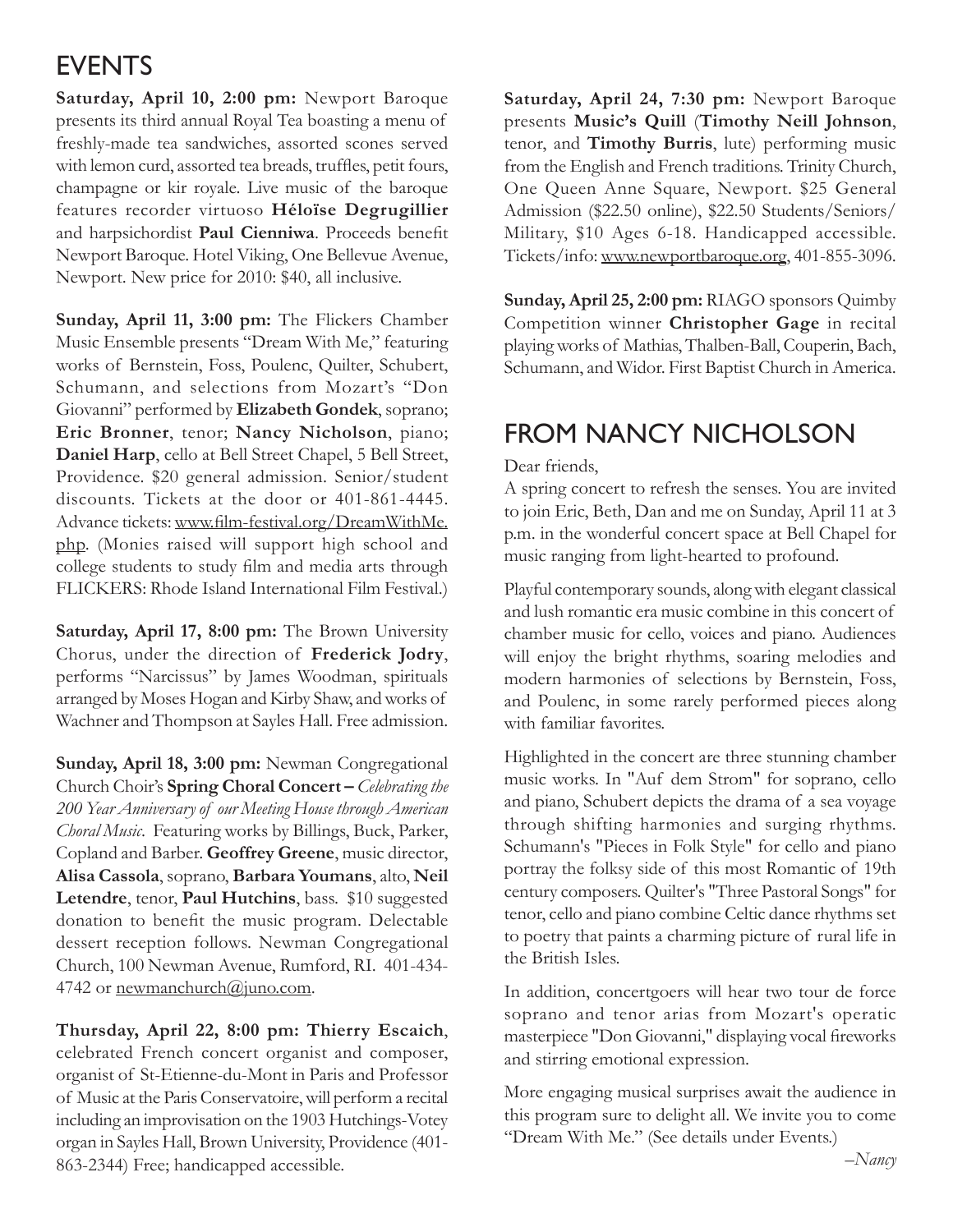### RIAGO APRIL EVENT

Quimby Competition Winner **CHRISTOPHER GAGE**

In recital The First Baptist Church in America Sunday, April 25, 2010, 2:00 pm

#### PROGRAM

Fanfare – William Mathias (1934-1992) Elegy – G. T. Thalben-Ball (1896-1987) *Mass for the Parishes* – François Couperin (1668-1733) Sanctus; Plein chant en canon; Récit de cornet; Cromorne en taille Prelude and Fugue in E-Flat Major (BWV 552) – Johann Sebastian Bach (1685-1750) Studies for Pedal Piano, Op. 56, No. 6 in B Major – Robert Schumann (1810-1856) Four Sketches for Pedal Piano, Op. 58, No. 4 in D-Flat Major Symphony No. 6 in G Minor, I. Allegro – Charles-Marie Widor (1844-1937)

Come support our Rhode Island Chapter member and Delaware Chapter Quimby Competition Winner. Chris will be finishing up his studies at the University of Delaware this spring, and we look forward to his recital on the Foley-Baker Organ.



## FROM THE 2010 CONVENTION COMMITTEE

REACH OUT TO YOUR CONSTITUENCY— OVER 1,500 ALREADY REGISTERED FOR AGO2010 CONVENTION!

The excitement has proven true. The AGO membership along with organ builders, schools, music publishers and organists are coming together in Washington, D.C. this July. We now expect more than 2,000 to attend this event.



After speaking with so many organists and the organizations that support their talents, we know the economy is affecting us all. Yet we also sense everyone's commitment to the AGO community and the importance of encouraging each other and the organists of tomorrow.

Please consider advertising your Business Card in the AGO2010 Program Book. The program books are proven keepsakes and resourceful periodicals for the entire organ-related world. For only \$100, your name, business or organization will appear before 2,000 eager clients, professionals, and associations. Keep your name in front of those who want to be your client, sponsor, or peer! And, of course, show support for the AGO. This full-color AGO2010 Program Book will highlight your contributions to the ever evolving music world. Visit www.AGO2010.org for details, or email Marketing@ AGO2010.org in order to maximize your presence at this Convention.

**Seeking a Roommate:** e-mail or phone Doris Alberg to make plans: day phone 222-3040 or after 4:30: 365-7273

### MEMBER NEWS

**Jeff Allard** has a new address: 48 Morgan Ave. North Providence, RI 02911